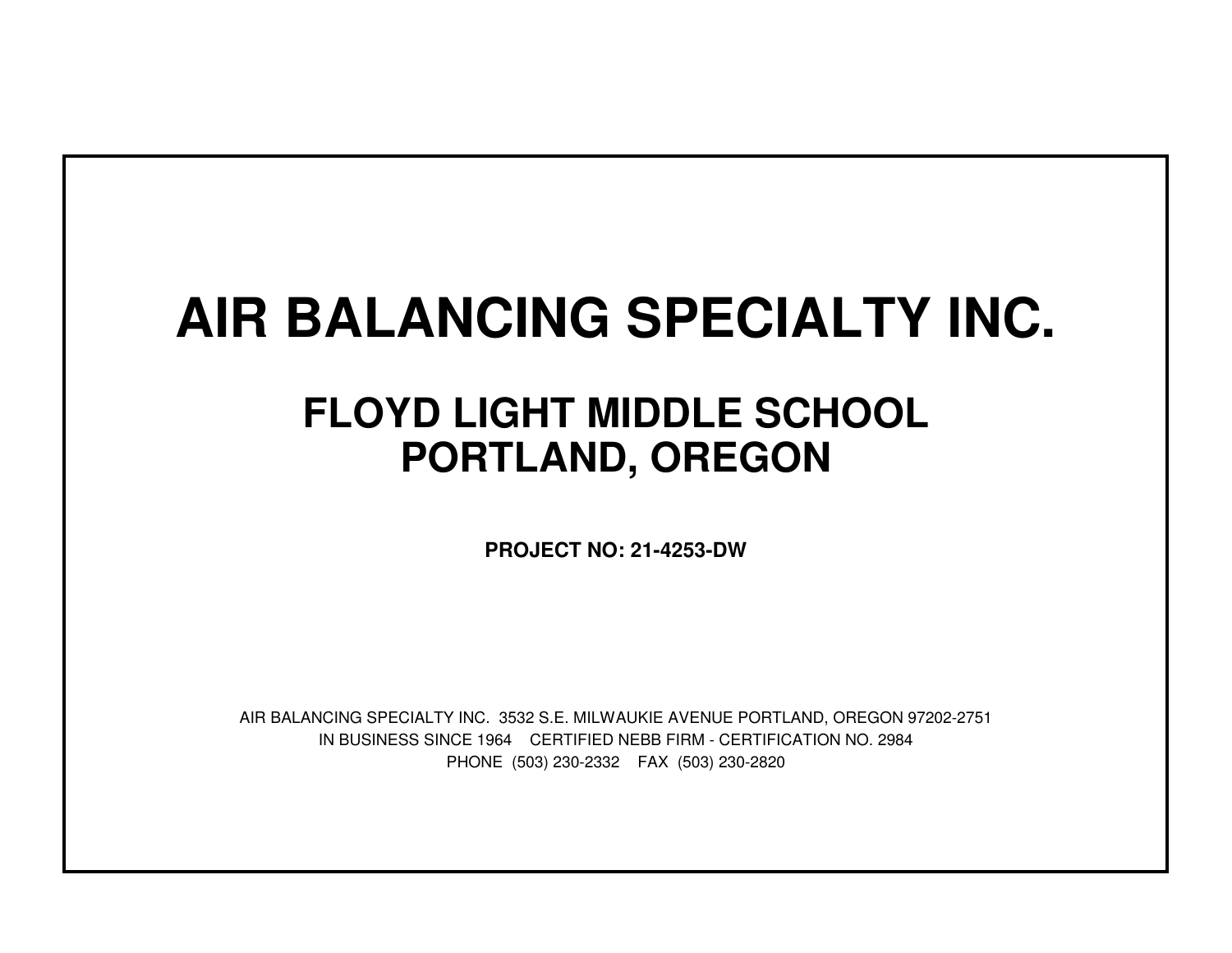| PROJECT NAME:                            | FLOYD LIGHT MIDDLE SCHOOL - PORTLAND, OREGON                                                 |                              |                                                                                                                                                                                                                                                                                                                                                                                      |
|------------------------------------------|----------------------------------------------------------------------------------------------|------------------------------|--------------------------------------------------------------------------------------------------------------------------------------------------------------------------------------------------------------------------------------------------------------------------------------------------------------------------------------------------------------------------------------|
| OWNER:                                   | DAVID DOUGLAS SCHOOL DISTRICT                                                                | DATE STARTED:<br>04/16/21    | <b>DATE FINISHED:</b><br>04/16/21                                                                                                                                                                                                                                                                                                                                                    |
| MECHANICAL ENGINEER:                     |                                                                                              | <b>WORK PERFORMED BY:</b>    | DALE NEFFENDORF<br><b>WILLIAM NEFFENDORF</b>                                                                                                                                                                                                                                                                                                                                         |
| <b>GENERAL CONTRACTOR:</b>               |                                                                                              | <b>CERTIFIED BY:</b>         |                                                                                                                                                                                                                                                                                                                                                                                      |
| MECHANICAL CONTRACTOR:                   |                                                                                              | DATE:                        | $S_{PQ}$                                                                                                                                                                                                                                                                                                                                                                             |
| SHEET METAL CONTRACTOR:                  |                                                                                              |                              | Ч<br>4<br>DALE W. NEFFENDORF<br><b>CERTIFICATION</b>                                                                                                                                                                                                                                                                                                                                 |
| CONTROL CONTRACTOR:                      |                                                                                              |                              | 2984<br>Exp. 3/31/22<br>$x^2$<br>$\begin{picture}(180,10) \put(0,0){\line(1,0){10}} \put(15,0){\line(1,0){10}} \put(15,0){\line(1,0){10}} \put(15,0){\line(1,0){10}} \put(15,0){\line(1,0){10}} \put(15,0){\line(1,0){10}} \put(15,0){\line(1,0){10}} \put(15,0){\line(1,0){10}} \put(15,0){\line(1,0){10}} \put(15,0){\line(1,0){10}} \put(15,0){\line(1,0){10}} \put(15,0){\line($ |
| IN BUSINESS SINCE 1964                   | 3532 SE Milwaukie Avenue Portland, Oregon 97202-2751 Phone (503) 230-2332 Fax (503) 230-2820 | AIR BALANCING SPECIALTY INC. | CERTIFIED NEBB No. 2984                                                                                                                                                                                                                                                                                                                                                              |
| <b>CERTIFIED TEST AND BALANCE REPORT</b> |                                                                                              |                              | PROJECT NO.: 21-42253-DW                                                                                                                                                                                                                                                                                                                                                             |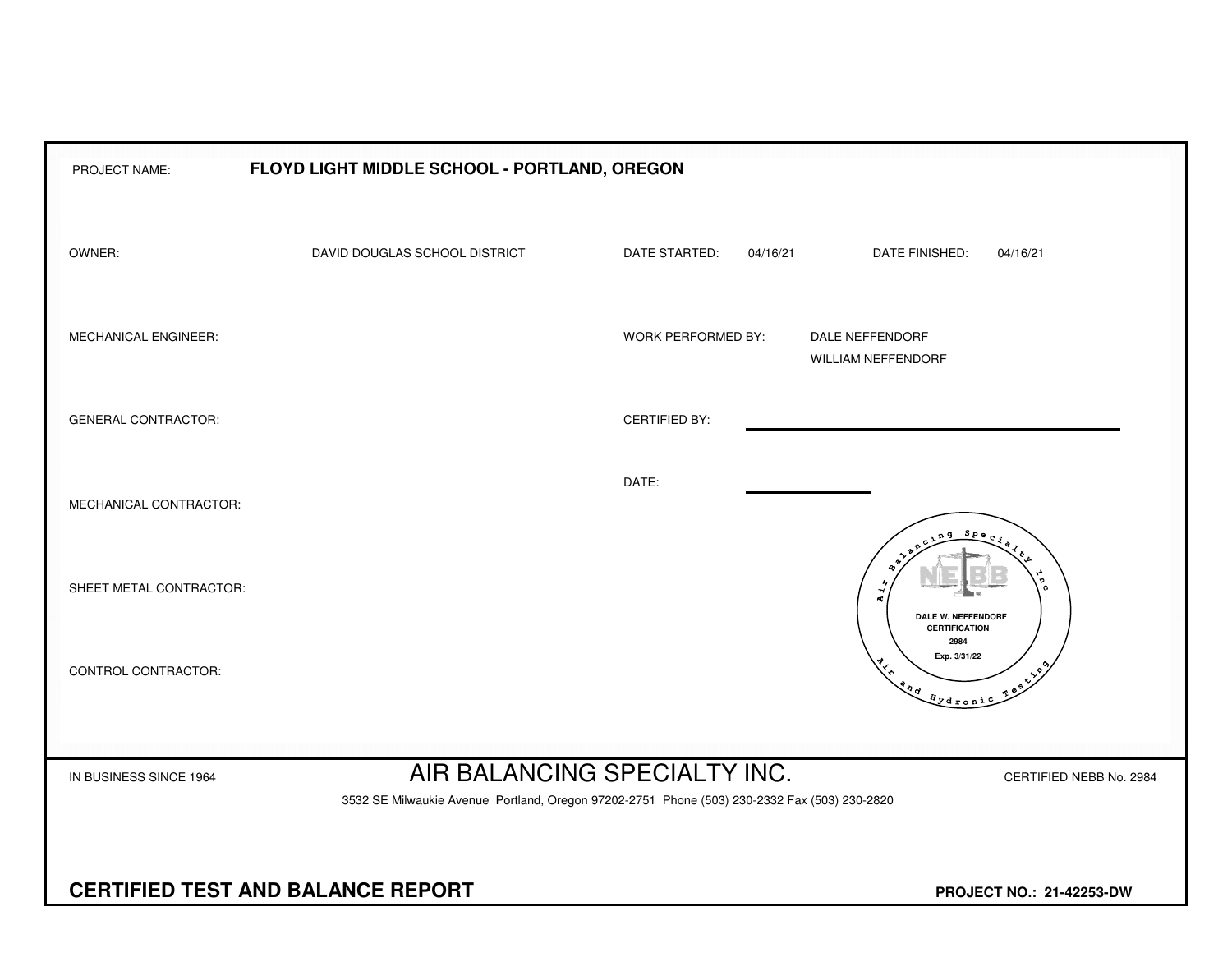| <b>AIR</b>                           |                               |          |                              |           |
|--------------------------------------|-------------------------------|----------|------------------------------|-----------|
|                                      |                               |          |                              |           |
| Shortridge Airdata Multimeter<br>(D) | ADM860                        | M98375   | 0.0001 to 60.00" WC.         | 1/12/2021 |
| <b>ADM Accessories</b>               |                               |          |                              |           |
| (DH) Datameter Flow Hood             | 8400                          |          | 25 - 2500 CFM                |           |
| (DP) Datameter Pitot Tube            | 12", 18", 24", 36", 48" & 60" |          | 50 - 30000 FPM               |           |
| (DA) Datameter Airfoil               | AFP18                         |          | 50 - 5000 FPM                |           |
| (DG) Datameter Velgrid               | VLG84                         |          | 50 - 2500 FPM                |           |
| Rotating Vane Anemometer             | A4/-4"                        | 83072B   | 200 - 10000 FPM              | 1/14/2021 |
| Amprobe Ammeter                      | Fluke 335                     | 99330394 | 0 - 750 Volts / 0 - 300 Amps | 1/8/2021  |
| Shimpo Tachometer                    | DT-207L                       | D26B0033 | 6 - 30,000 RPM               | 1/12/2021 |
| <b>WATER</b>                         |                               |          |                              |           |
| Hydrodata Meter                      | <b>HDM-250</b>                | W01025   | DP -10 to +300 PSI           | 1/12/2021 |
|                                      |                               |          |                              |           |
|                                      |                               |          |                              |           |
|                                      |                               |          |                              |           |
|                                      |                               |          |                              |           |

### IN BUSINESS SINCE 1964 **AIR BALANCING SPECIALTY INC.** CERTIFIED NEBB No. 2984

3532 SE Milwaukie Avenue Portland, Oregon 97202-2751 Phone (503) 230-2332 Fax (503) 230-2820

#### **EQUIPMENT USED IN BALANCING**

 **PROJECT: FLOYD LIGHT MIDDLE SCHOOL - PORTLAND, OREGON PROJECT NO.: 21-4253-DW**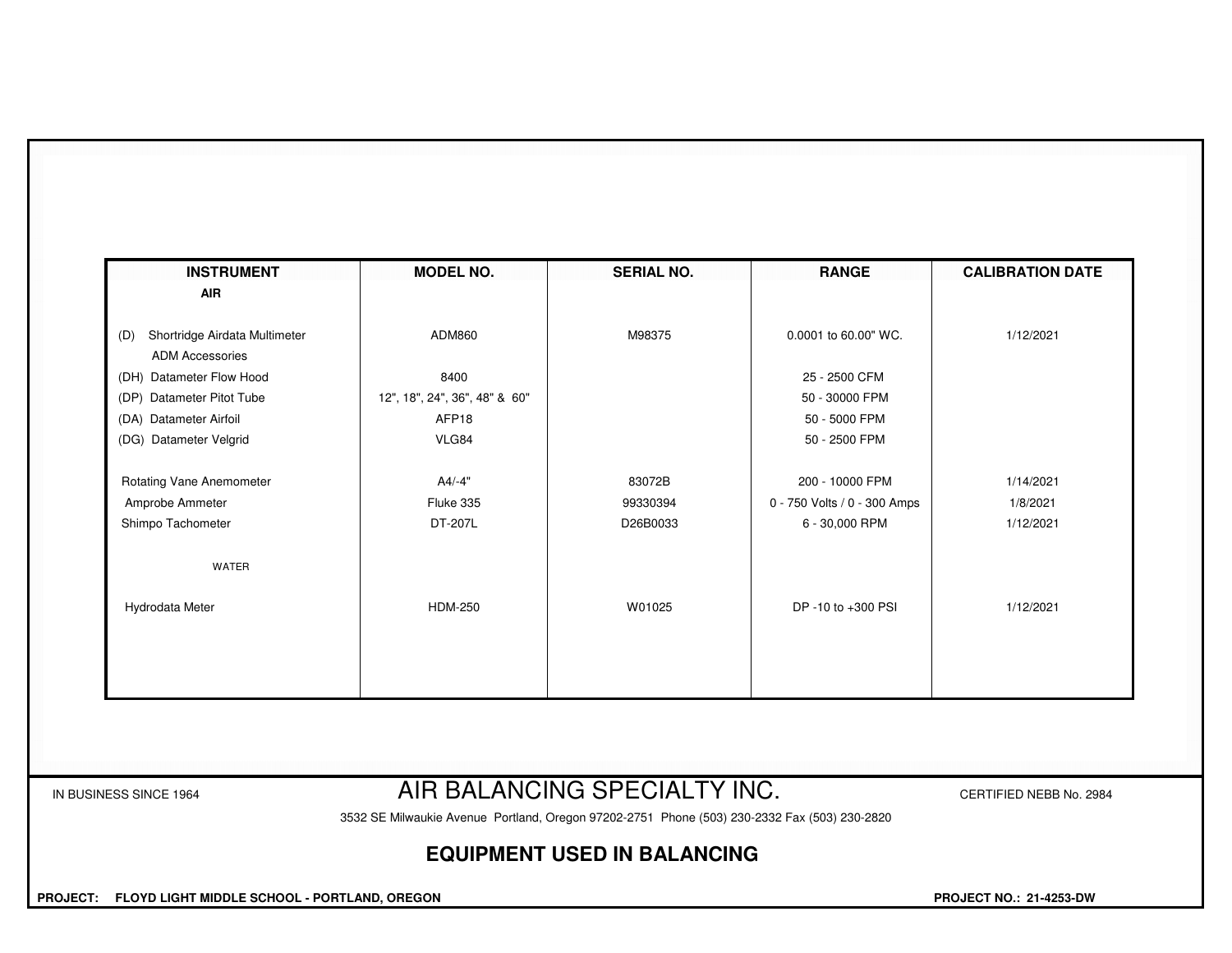#### **PAGE ABBREVATION KEY**

AK - GRILLE AREA OR RESTRICTION VALUEVEL - VELOCITY CFM - CUBIC FEET PER MINUTEFPM - FEET PER MINUTEACH - AIR CHANGES PER HOUR

IN BUSINESS SINCE 1964 **AIR BALANCING SPECIALTY INC.** CERTIFIED NEBB No. 2984

 **3532 SE Milwaukie Avenue Portland, Oregon 97202-2751 Phone (503) 230-2332 Fax (503) 230-2820**

 **PROJECT: FLOYD LIGHT MIDDLE SCHOOL - PORTLAND, OREGON PROJECT NO.: 21-4253-DW**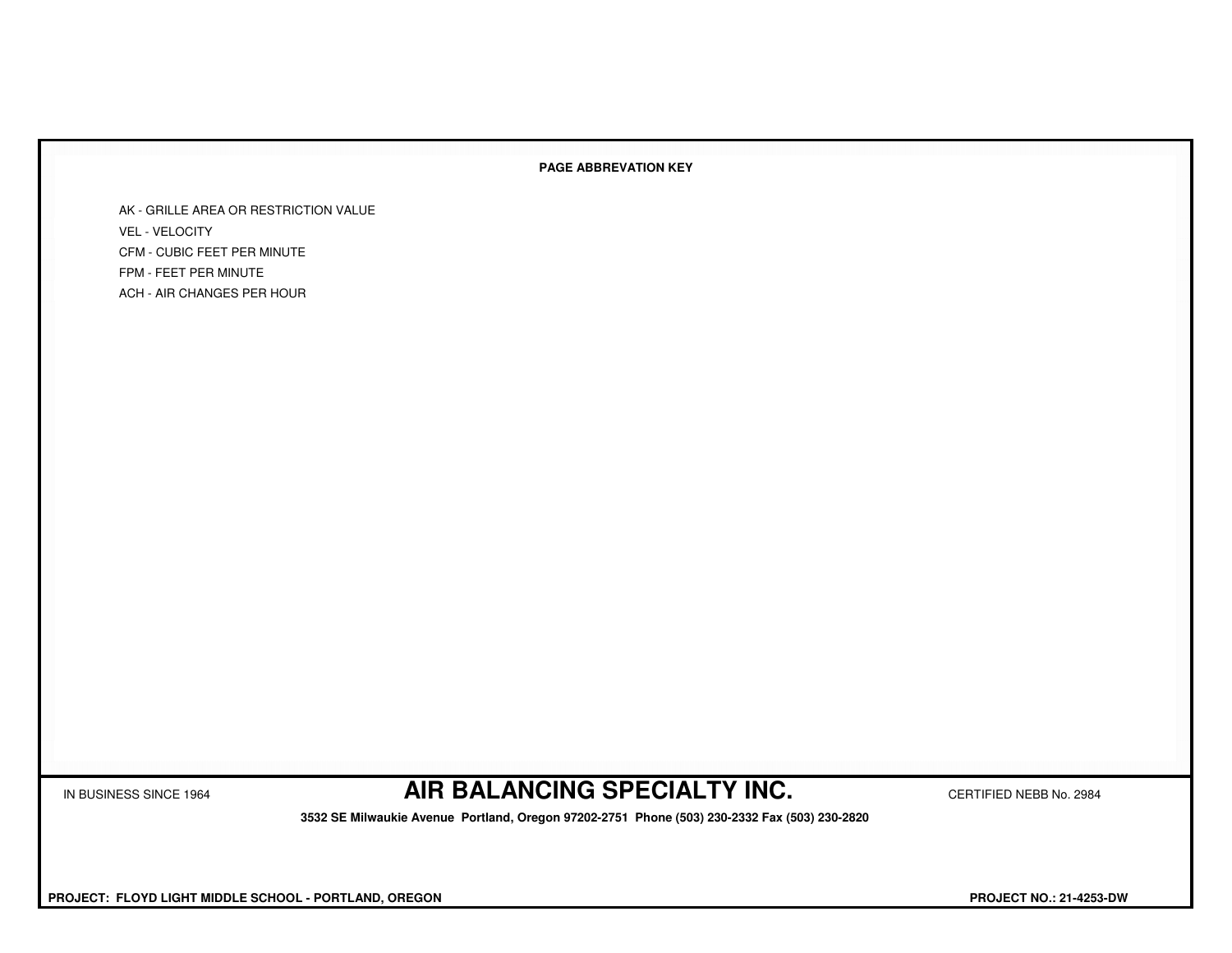|         | AREA SERVED<br><b>OUTLET</b> |                                                                                                                               |                 |  |         | <b>DESIGN</b><br><b>CUBIC</b> |      |                        |            | TEST <sub>#1</sub> |            |            |      | TEST#2         |                      |            |                  |                         |
|---------|------------------------------|-------------------------------------------------------------------------------------------------------------------------------|-----------------|--|---------|-------------------------------|------|------------------------|------------|--------------------|------------|------------|------|----------------|----------------------|------------|------------------|-------------------------|
| Ref     | Ins                          |                                                                                                                               | $Rm.+$ No.      |  | Size    | Blow                          | AK   | Vel                    | <b>CFM</b> | FEET               | <b>FPM</b> | <b>CFM</b> |      | ACH   PRESSURE | FPM                  | <b>CFM</b> | <b>ACH</b>       | PRESSURE                |
|         |                              |                                                                                                                               |                 |  |         |                               |      |                        |            |                    |            |            |      |                |                      |            |                  |                         |
|         |                              |                                                                                                                               |                 |  |         |                               |      |                        |            |                    |            |            |      |                |                      |            |                  |                         |
|         |                              | DH Staff Work Rm                                                                                                              | $\mathbf{1}$    |  |         | <b>SW</b>                     | 1.00 |                        |            | 5947               |            | 600        | 6.05 |                |                      |            |                  |                         |
|         |                              |                                                                                                                               |                 |  |         |                               |      |                        |            |                    |            |            |      |                |                      |            |                  |                         |
|         |                              | DH Classroom                                                                                                                  | $\overline{2}$  |  |         | <b>SW</b>                     | 1.00 |                        |            | 6976               |            | 955        | 8.21 |                |                      |            |                  |                         |
|         |                              |                                                                                                                               |                 |  |         |                               |      |                        |            |                    |            |            |      |                |                      |            |                  |                         |
|         |                              | DH Classroom                                                                                                                  | 3               |  |         | SW                            | 1.00 |                        |            | 6889               |            | 980        | 8.54 |                |                      |            |                  |                         |
|         |                              | DH Classroom                                                                                                                  | $\overline{4}$  |  |         | <b>SW</b>                     | 1.00 |                        |            | 6915               |            | 1010       | 8.76 |                |                      |            |                  |                         |
|         |                              |                                                                                                                               |                 |  |         |                               |      |                        |            |                    |            |            |      |                |                      |            |                  |                         |
|         |                              | DH Classroom                                                                                                                  | 5               |  |         | SW                            | 1.00 |                        |            | 6932               |            | 935        | 8.09 |                |                      |            |                  |                         |
|         |                              |                                                                                                                               |                 |  |         |                               |      |                        |            |                    |            |            |      |                |                      |            |                  |                         |
|         |                              | DH Classroom                                                                                                                  | 6               |  |         | <b>SW</b>                     | 1.00 |                        |            | 6912               |            | 875        | 7.60 |                |                      |            |                  |                         |
|         |                              |                                                                                                                               |                 |  |         |                               |      |                        |            |                    |            |            |      |                |                      |            |                  |                         |
|         |                              | DH Classroom                                                                                                                  | 7               |  |         | SW                            | 1.00 |                        |            | 6957               |            | 800        | 6.90 |                |                      |            |                  |                         |
|         |                              |                                                                                                                               |                 |  |         |                               |      |                        |            |                    |            |            |      |                |                      |            |                  |                         |
|         |                              | DH Classroom                                                                                                                  | 8               |  |         | <b>SW</b>                     | 1.00 |                        |            | 6956               |            | 975        | 8.41 |                |                      |            |                  |                         |
|         |                              |                                                                                                                               |                 |  |         |                               |      |                        |            |                    |            |            |      |                |                      |            |                  |                         |
|         |                              | DH Classroom                                                                                                                  | 9               |  |         | SW                            | 1.00 |                        |            | 7027               |            | 940        | 8.03 |                |                      |            |                  |                         |
|         |                              |                                                                                                                               |                 |  |         |                               |      |                        |            |                    |            |            |      |                |                      |            |                  |                         |
|         |                              | DH Classroom                                                                                                                  | 10              |  |         | <b>SW</b>                     | 1.00 |                        |            | 7260               |            | 905        | 7.48 |                |                      |            |                  |                         |
|         |                              |                                                                                                                               |                 |  |         |                               |      |                        |            |                    |            |            |      |                |                      |            |                  |                         |
|         |                              | DH Classroom                                                                                                                  | 11              |  |         | SW                            | 1.00 |                        |            | 7052               |            | 1100       | 9.36 |                |                      |            |                  |                         |
|         |                              |                                                                                                                               |                 |  |         |                               |      |                        |            |                    |            |            |      |                |                      |            |                  |                         |
|         |                              | DH Classroom                                                                                                                  | 12              |  |         | <b>SW</b>                     | 1.00 |                        |            | 7030               |            | 960        | 8.19 |                |                      |            |                  |                         |
|         |                              |                                                                                                                               |                 |  |         |                               |      |                        |            |                    |            |            |      |                |                      |            |                  |                         |
|         |                              | DH Classroom                                                                                                                  | $\overline{13}$ |  |         | SW                            | 1.00 |                        |            | 7021               |            | 970        | 8.29 |                |                      |            |                  |                         |
|         |                              |                                                                                                                               |                 |  |         |                               |      |                        |            |                    |            |            |      |                |                      |            |                  |                         |
|         |                              | DH Classroom                                                                                                                  | 14              |  |         | SW                            | 1.00 |                        |            | 7035               |            | 645        | 5.50 |                |                      |            |                  |                         |
|         |                              |                                                                                                                               |                 |  |         |                               |      |                        |            |                    |            |            |      |                |                      |            |                  |                         |
|         |                              | DH Classroom                                                                                                                  | $\overline{15}$ |  |         | <b>SW</b>                     | 1.00 |                        |            | 7036               |            | 500        | 4.26 |                |                      |            |                  |                         |
|         |                              |                                                                                                                               |                 |  |         |                               |      |                        |            |                    |            |            |      |                |                      |            |                  |                         |
|         |                              | DH Classroom                                                                                                                  | 16              |  |         | SW                            | 1.00 |                        |            | 7014               |            | 915        | 7.83 |                |                      |            |                  |                         |
|         |                              |                                                                                                                               |                 |  |         |                               |      |                        |            |                    |            |            |      |                |                      |            |                  |                         |
|         |                              | DH Classroom                                                                                                                  | 17              |  |         | SW                            | 1.00 |                        |            | 6960               |            | 785        | 6.77 |                |                      |            |                  |                         |
|         |                              |                                                                                                                               |                 |  |         |                               |      |                        |            |                    |            |            |      |                |                      |            |                  |                         |
|         |                              | DH Classroom                                                                                                                  | $\overline{18}$ |  | 36x12x3 | SW                            | 6.75 |                        |            | 20849              | 85         | 574        | 1.65 |                |                      |            |                  |                         |
|         |                              |                                                                                                                               |                 |  |         |                               |      |                        |            |                    |            |            |      |                |                      |            |                  |                         |
|         |                              |                                                                                                                               |                 |  |         |                               |      |                        |            |                    |            |            |      |                |                      |            |                  |                         |
|         |                              |                                                                                                                               |                 |  |         |                               |      |                        |            |                    |            |            |      |                |                      |            |                  |                         |
|         |                              |                                                                                                                               |                 |  |         |                               |      |                        |            |                    |            |            |      |                |                      |            |                  |                         |
|         |                              |                                                                                                                               |                 |  |         |                               |      |                        |            |                    |            |            |      |                |                      |            |                  |                         |
|         |                              | AIR BALANCING SPECIALTY, INC. 3532 SE Milwaukie Avenue, Portland, Oregon 97202-2751 Phone: (503) 230-2332 Fax: (503) 230-2820 |                 |  |         |                               |      |                        |            |                    |            |            |      |                |                      |            |                  |                         |
|         |                              | CONSTANT VOLUME - FPM                                                                                                         |                 |  |         |                               |      | AIR BALANCE DATA SHEET |            |                    |            |            |      |                |                      |            |                  | PROJECT NO.: 21-4253-DW |
|         |                              |                                                                                                                               |                 |  |         |                               |      |                        |            |                    |            |            |      |                |                      |            |                  |                         |
|         |                              |                                                                                                                               |                 |  |         |                               |      |                        |            |                    |            |            |      |                |                      |            |                  |                         |
|         |                              | PROJECT: FLOYD LIGHT MIDDLE SCHOOL - PORTLAND, OREGON                                                                         |                 |  |         |                               |      |                        |            |                    |            |            |      |                | DATE START: 04/15/21 |            | FINISH: 04/16/21 |                         |
|         |                              |                                                                                                                               |                 |  |         |                               |      |                        |            |                    |            |            |      |                |                      |            |                  |                         |
| SYSTEM: |                              | Staff Work Rm 1, Classrooms 2 - 18                                                                                            |                 |  |         |                               |      |                        | SECTION:   |                    |            |            |      |                | BY: DN / WN          |            | PAGE: 1 OF 6     |                         |
|         |                              |                                                                                                                               |                 |  |         |                               |      |                        |            |                    |            |            |      |                |                      |            |                  |                         |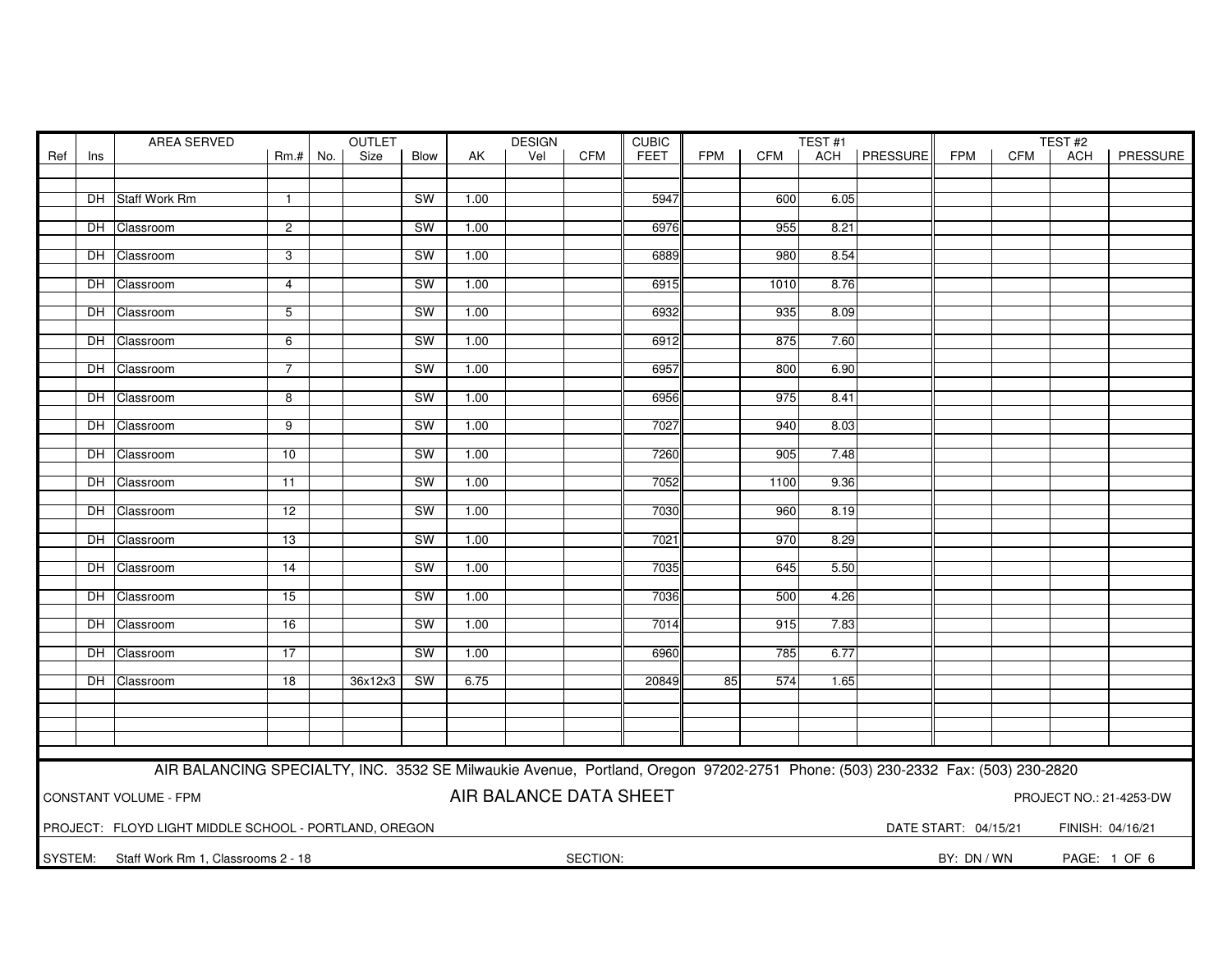| AREA SERVED<br><b>OUTLET</b> |                                                                                                                               |                                                       |                 |  |         | <b>DESIGN</b> |      | <b>CUBIC</b>           | TEST <sub>#1</sub> |             |            |            | TEST#2 |                |                      |            |                  |                         |
|------------------------------|-------------------------------------------------------------------------------------------------------------------------------|-------------------------------------------------------|-----------------|--|---------|---------------|------|------------------------|--------------------|-------------|------------|------------|--------|----------------|----------------------|------------|------------------|-------------------------|
| Ref                          | Ins                                                                                                                           |                                                       | $Rm.+$ No.      |  | Size    | Blow          | AK   | Vel                    | <b>CFM</b>         | <b>FEET</b> | <b>FPM</b> | <b>CFM</b> |        | ACH   PRESSURE | <b>FPM</b>           | <b>CFM</b> | ACH              | PRESSURE                |
|                              |                                                                                                                               |                                                       |                 |  |         |               |      |                        |                    |             |            |            |        |                |                      |            |                  |                         |
|                              |                                                                                                                               |                                                       |                 |  |         |               |      |                        |                    |             |            |            |        |                |                      |            |                  |                         |
|                              |                                                                                                                               | DH Classroom                                          | $\overline{19}$ |  |         | <b>SW</b>     | 1.00 |                        |                    | 9846        |            | 960        | 5.85   |                |                      |            |                  |                         |
|                              |                                                                                                                               |                                                       |                 |  |         |               |      |                        |                    |             |            |            |        |                |                      |            |                  |                         |
|                              |                                                                                                                               | DH Classroom                                          | 20              |  |         | SW            | 1.00 |                        |                    | 10227       |            | 765        | 4.49   |                |                      |            |                  |                         |
|                              |                                                                                                                               | DH Classroom                                          | 21              |  |         | <b>SW</b>     | 1.00 |                        |                    | 10242       |            | 840        | 4.92   |                |                      |            |                  |                         |
|                              |                                                                                                                               |                                                       |                 |  |         |               |      |                        |                    |             |            |            |        |                |                      |            |                  |                         |
|                              |                                                                                                                               | DH Classroom                                          | $\overline{22}$ |  |         | <b>SW</b>     | 1.00 |                        |                    | 10967       |            | 860        | 4.71   |                |                      |            |                  |                         |
|                              |                                                                                                                               |                                                       |                 |  |         |               |      |                        |                    |             |            |            |        |                |                      |            |                  |                         |
|                              |                                                                                                                               | DH Classroom                                          | $\overline{23}$ |  |         | SW            | 1.00 |                        |                    | 10972       |            | 1080       | 5.91   |                |                      |            |                  |                         |
|                              |                                                                                                                               |                                                       |                 |  |         |               |      |                        |                    |             |            |            |        |                |                      |            |                  |                         |
|                              |                                                                                                                               | DH Classroom                                          | 24              |  |         | SW            | 1.00 |                        |                    | 10315       |            | 1140       | 6.63   |                |                      |            |                  |                         |
|                              |                                                                                                                               |                                                       |                 |  |         |               |      |                        |                    |             |            |            |        |                |                      |            |                  |                         |
|                              |                                                                                                                               | DH Classroom                                          | 25              |  |         | SW            | 1.00 |                        |                    | 10699       |            | 1110       | 6.22   |                |                      |            |                  |                         |
|                              |                                                                                                                               | DH Classroom                                          | 26              |  |         | SW            | 1.00 |                        |                    | 10632       |            | 1030       | 5.81   |                |                      |            |                  |                         |
|                              |                                                                                                                               |                                                       |                 |  |         |               |      |                        |                    |             |            |            |        |                |                      |            |                  |                         |
|                              |                                                                                                                               | DH Classroom                                          | 27              |  |         | <b>SW</b>     | 1.00 |                        |                    | 10406       |            | 900        | 5.19   |                |                      |            |                  |                         |
|                              |                                                                                                                               |                                                       |                 |  |         |               |      |                        |                    |             |            |            |        |                |                      |            |                  |                         |
|                              |                                                                                                                               | DH Classroom                                          | $\overline{28}$ |  | 36x12x3 | SW            | 6.75 |                        |                    | 18981       | 264        | 1782       | 5.63   |                |                      |            |                  |                         |
|                              |                                                                                                                               |                                                       |                 |  |         |               |      |                        |                    |             |            |            |        |                |                      |            |                  |                         |
|                              |                                                                                                                               | DH Classroom                                          | 29              |  | 36x12x3 | SW            | 6.75 |                        |                    | 20468       | 279        | 1883       | 5.52   |                |                      |            |                  |                         |
|                              |                                                                                                                               |                                                       |                 |  |         |               |      |                        |                    |             |            |            |        |                |                      |            |                  |                         |
|                              |                                                                                                                               | DH Classroom                                          | 30              |  | 36x8x3  |               | 4.50 |                        |                    | 19363       | 264        | 1188       | 3.68   |                |                      |            |                  |                         |
|                              |                                                                                                                               |                                                       |                 |  |         |               |      |                        |                    |             |            |            |        |                |                      |            |                  |                         |
|                              |                                                                                                                               | DH Classroom                                          | 31              |  | 36x8x3  |               | 4.50 |                        |                    | 21865       | 315        | 1418       | 3.89   |                |                      |            |                  |                         |
|                              |                                                                                                                               | DH Classroom                                          | 34              |  |         | CEIL          | 1.00 |                        |                    | 3679        |            | 405        | 6.61   |                |                      |            |                  |                         |
|                              |                                                                                                                               |                                                       |                 |  |         |               |      |                        |                    |             |            |            |        |                |                      |            |                  |                         |
|                              |                                                                                                                               | DH Classroom                                          | 35              |  |         | CEIL          | 1.00 |                        |                    | 7488        |            | 380        | 3.04   |                |                      |            |                  |                         |
|                              |                                                                                                                               |                                                       |                 |  |         |               |      |                        |                    |             |            |            |        |                |                      |            |                  |                         |
|                              |                                                                                                                               | DH Classroom                                          | $\overline{36}$ |  |         | CEIL          | 1.00 |                        |                    | 7457        |            | 940        | 7.56   |                |                      |            |                  |                         |
|                              |                                                                                                                               |                                                       |                 |  |         |               |      |                        |                    |             |            |            |        |                |                      |            |                  |                         |
|                              |                                                                                                                               | DH Classroom                                          | 37              |  |         | CEIL          | 1.00 |                        |                    | 7430        |            | 415        | 3.35   |                |                      |            |                  |                         |
|                              |                                                                                                                               |                                                       |                 |  |         |               |      |                        |                    |             |            |            |        |                |                      |            |                  |                         |
|                              |                                                                                                                               | DH Classroom                                          | $\overline{38}$ |  |         | CEIL          | 1.00 |                        |                    | 7409        |            | 380        | 3.08   |                |                      |            |                  |                         |
|                              |                                                                                                                               |                                                       |                 |  |         |               |      |                        |                    |             |            |            |        |                |                      |            |                  |                         |
|                              |                                                                                                                               |                                                       |                 |  |         |               |      |                        |                    |             |            |            |        |                |                      |            |                  |                         |
|                              |                                                                                                                               |                                                       |                 |  |         |               |      |                        |                    |             |            |            |        |                |                      |            |                  |                         |
|                              |                                                                                                                               |                                                       |                 |  |         |               |      |                        |                    |             |            |            |        |                |                      |            |                  |                         |
|                              |                                                                                                                               |                                                       |                 |  |         |               |      |                        |                    |             |            |            |        |                |                      |            |                  |                         |
|                              | AIR BALANCING SPECIALTY, INC. 3532 SE Milwaukie Avenue, Portland, Oregon 97202-2751 Phone: (503) 230-2332 Fax: (503) 230-2820 |                                                       |                 |  |         |               |      |                        |                    |             |            |            |        |                |                      |            |                  |                         |
|                              |                                                                                                                               | CONSTANT VOLUME - FPM                                 |                 |  |         |               |      | AIR BALANCE DATA SHEET |                    |             |            |            |        |                |                      |            |                  | PROJECT NO.: 21-4253-DW |
|                              |                                                                                                                               |                                                       |                 |  |         |               |      |                        |                    |             |            |            |        |                |                      |            |                  |                         |
|                              |                                                                                                                               | PROJECT: FLOYD LIGHT MIDDLE SCHOOL - PORTLAND, OREGON |                 |  |         |               |      |                        |                    |             |            |            |        |                | DATE START: 04/15/21 |            | FINISH: 04/16/21 |                         |
|                              |                                                                                                                               |                                                       |                 |  |         |               |      |                        |                    |             |            |            |        |                |                      |            |                  |                         |
| SYSTEM:                      |                                                                                                                               | Classrooms 19-31, 34-38                               |                 |  |         |               |      |                        | SECTION:           |             |            |            |        |                | BY: DN / WN          |            | PAGE: 2 OF 6     |                         |
|                              |                                                                                                                               |                                                       |                 |  |         |               |      |                        |                    |             |            |            |        |                |                      |            |                  |                         |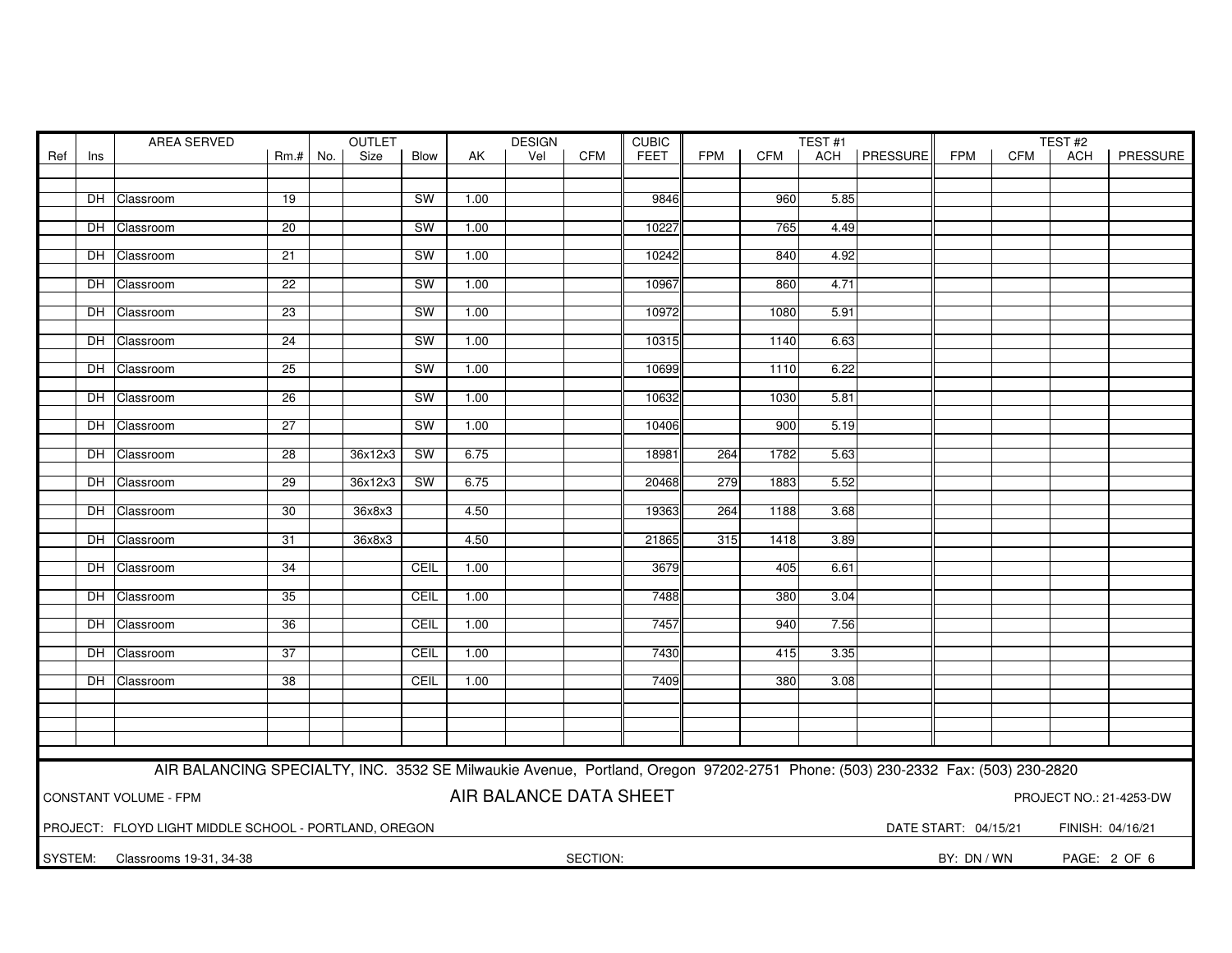|     | <b>OUTLET</b><br>AREA SERVED                                               |                                                                                                                               |                 |  |      |      | <b>DESIGN</b> |     | <b>CUBIC</b> | TEST <sub>#1</sub> |            |      |       | TEST#2         |                      |            |                  |          |
|-----|----------------------------------------------------------------------------|-------------------------------------------------------------------------------------------------------------------------------|-----------------|--|------|------|---------------|-----|--------------|--------------------|------------|------|-------|----------------|----------------------|------------|------------------|----------|
| Ref | Ins                                                                        |                                                                                                                               | $Rm.+$ No.      |  | Size | Blow | AK            | Vel | <b>CFM</b>   | FEET               | <b>FPM</b> | CFM  |       | ACH   PRESSURE | <b>FPM</b>           | <b>CFM</b> | <b>ACH</b>       | PRESSURE |
|     |                                                                            |                                                                                                                               |                 |  |      |      |               |     |              |                    |            |      |       |                |                      |            |                  |          |
|     |                                                                            | DH Classroom                                                                                                                  | 39              |  |      | CEIL | 1.00          |     |              | 7381               |            | 1165 | 9.47  |                |                      |            |                  |          |
|     |                                                                            |                                                                                                                               |                 |  |      |      |               |     |              |                    |            |      |       |                |                      |            |                  |          |
|     |                                                                            | DH Classroom                                                                                                                  | 40              |  |      | CEIL | 1.00          |     |              | 7275               |            | 355  | 2.93  |                |                      |            |                  |          |
|     |                                                                            | DH Testing                                                                                                                    | 33A             |  |      | CEIL | 1.00          |     |              | 4581               |            | 215  | 2.82  |                |                      |            |                  |          |
|     |                                                                            |                                                                                                                               |                 |  |      |      |               |     |              |                    |            |      |       |                |                      |            |                  |          |
|     |                                                                            | DH Opportunity Hall                                                                                                           | 33B             |  |      | CEIL | 1.00          |     |              | 4290               |            | 305  | 4.27  |                |                      |            |                  |          |
|     |                                                                            |                                                                                                                               |                 |  |      |      |               |     |              |                    |            |      |       |                |                      |            |                  |          |
|     |                                                                            | DH Office                                                                                                                     | 33D             |  |      | CEIL | 1.00          |     |              | 1027               |            | 25   | 1.46  |                |                      |            |                  |          |
|     |                                                                            |                                                                                                                               |                 |  |      |      |               |     |              |                    |            |      |       |                |                      |            |                  |          |
|     |                                                                            | DH Main Office                                                                                                                |                 |  |      | CEIL | 1.00          |     |              | 2138               |            | 110  | 3.09  |                |                      |            |                  |          |
|     |                                                                            | DH Principal                                                                                                                  |                 |  |      |      | 1.00          |     |              | 1423               |            | 130  | 5.48  |                |                      |            |                  |          |
|     |                                                                            |                                                                                                                               |                 |  |      |      |               |     |              |                    |            |      |       |                |                      |            |                  |          |
|     |                                                                            | DH Office                                                                                                                     | $\mathbf{0}$    |  |      |      | 1.00          |     |              | 810                |            | 90   | 6.67  |                |                      |            |                  |          |
|     |                                                                            |                                                                                                                               |                 |  |      |      |               |     |              |                    |            |      |       |                |                      |            |                  |          |
|     |                                                                            | DH Office                                                                                                                     | $\overline{2}$  |  |      |      | 1.00          |     |              | 854                |            | 100  | 7.03  |                |                      |            |                  |          |
|     |                                                                            |                                                                                                                               |                 |  |      |      |               |     |              |                    |            |      |       |                |                      |            |                  |          |
|     |                                                                            | DH Office                                                                                                                     | 3               |  |      |      | 1.00          |     |              | 762                |            | 60   | 4.72  |                |                      |            |                  |          |
|     |                                                                            |                                                                                                                               |                 |  |      |      |               |     |              |                    |            |      |       |                |                      |            |                  |          |
|     |                                                                            | DH Office                                                                                                                     | $\overline{4}$  |  |      |      | 1.00          |     |              | 697                |            | 85   | 7.32  |                |                      |            |                  |          |
|     |                                                                            | DH Office                                                                                                                     | $\overline{08}$ |  |      | CEIL | 1.00          |     |              | 592                |            | 45   | 4.56  |                |                      |            |                  |          |
|     |                                                                            |                                                                                                                               |                 |  |      |      |               |     |              |                    |            |      |       |                |                      |            |                  |          |
|     |                                                                            | DH Office                                                                                                                     | 09              |  |      |      | 1.00          |     |              | 830                |            | 50   | 3.61  |                |                      |            |                  |          |
|     |                                                                            |                                                                                                                               |                 |  |      |      |               |     |              |                    |            |      |       |                |                      |            |                  |          |
|     |                                                                            | DH Conference                                                                                                                 | 01              |  |      |      | 1.00          |     |              | 2296               |            | 260  | 6.79  |                |                      |            |                  |          |
|     |                                                                            |                                                                                                                               |                 |  |      |      |               |     |              |                    |            |      |       |                |                      |            |                  |          |
|     |                                                                            | DH Office                                                                                                                     | 07              |  |      |      | 1.00          |     |              | 807                |            | 170  | 12.64 |                |                      |            |                  |          |
|     |                                                                            |                                                                                                                               |                 |  |      |      |               |     |              |                    |            |      |       |                |                      |            |                  |          |
|     | DH                                                                         |                                                                                                                               | 06              |  |      |      | 1.00          |     |              | 976                |            | 115  | 7.07  |                |                      |            |                  |          |
|     |                                                                            | DH Nurse Office                                                                                                               |                 |  |      |      | 1.00          |     |              | 792                |            | 70   | 5.30  |                |                      |            |                  |          |
|     |                                                                            |                                                                                                                               |                 |  |      |      |               |     |              |                    |            |      |       |                |                      |            |                  |          |
|     |                                                                            | DH Attendence                                                                                                                 |                 |  |      |      | 1.00          |     |              | 1434               |            | 50   | 2.09  |                |                      |            |                  |          |
|     |                                                                            |                                                                                                                               |                 |  |      |      |               |     |              |                    |            |      |       |                |                      |            |                  |          |
|     |                                                                            |                                                                                                                               |                 |  |      |      |               |     |              |                    |            |      |       |                |                      |            |                  |          |
|     |                                                                            |                                                                                                                               |                 |  |      |      |               |     |              |                    |            |      |       |                |                      |            |                  |          |
|     |                                                                            |                                                                                                                               |                 |  |      |      |               |     |              |                    |            |      |       |                |                      |            |                  |          |
|     |                                                                            |                                                                                                                               |                 |  |      |      |               |     |              |                    |            |      |       |                |                      |            |                  |          |
|     |                                                                            | AIR BALANCING SPECIALTY, INC. 3532 SE Milwaukie Avenue, Portland, Oregon 97202-2751 Phone: (503) 230-2332 Fax: (503) 230-2820 |                 |  |      |      |               |     |              |                    |            |      |       |                |                      |            |                  |          |
|     |                                                                            |                                                                                                                               |                 |  |      |      |               |     |              |                    |            |      |       |                |                      |            |                  |          |
|     | AIR BALANCE DATA SHEET<br>CONSTANT VOLUME - FPM<br>PROJECT NO.: 21-4253-DW |                                                                                                                               |                 |  |      |      |               |     |              |                    |            |      |       |                |                      |            |                  |          |
|     |                                                                            |                                                                                                                               |                 |  |      |      |               |     |              |                    |            |      |       |                |                      |            |                  |          |
|     |                                                                            | PROJECT: FLOYD LIGHT MIDDLE SCHOOL - PORTLAND, OREGON                                                                         |                 |  |      |      |               |     |              |                    |            |      |       |                | DATE START: 04/15/21 |            | FINISH: 04/16/21 |          |
|     |                                                                            |                                                                                                                               |                 |  |      |      |               |     |              |                    |            |      |       |                |                      |            |                  |          |
|     |                                                                            | SYSTEM: Classrooms and misc                                                                                                   |                 |  |      |      |               |     | SECTION:     |                    |            |      |       |                | BY: DN / WN          |            | PAGE: 3 OF 6     |          |
|     |                                                                            |                                                                                                                               |                 |  |      |      |               |     |              |                    |            |      |       |                |                      |            |                  |          |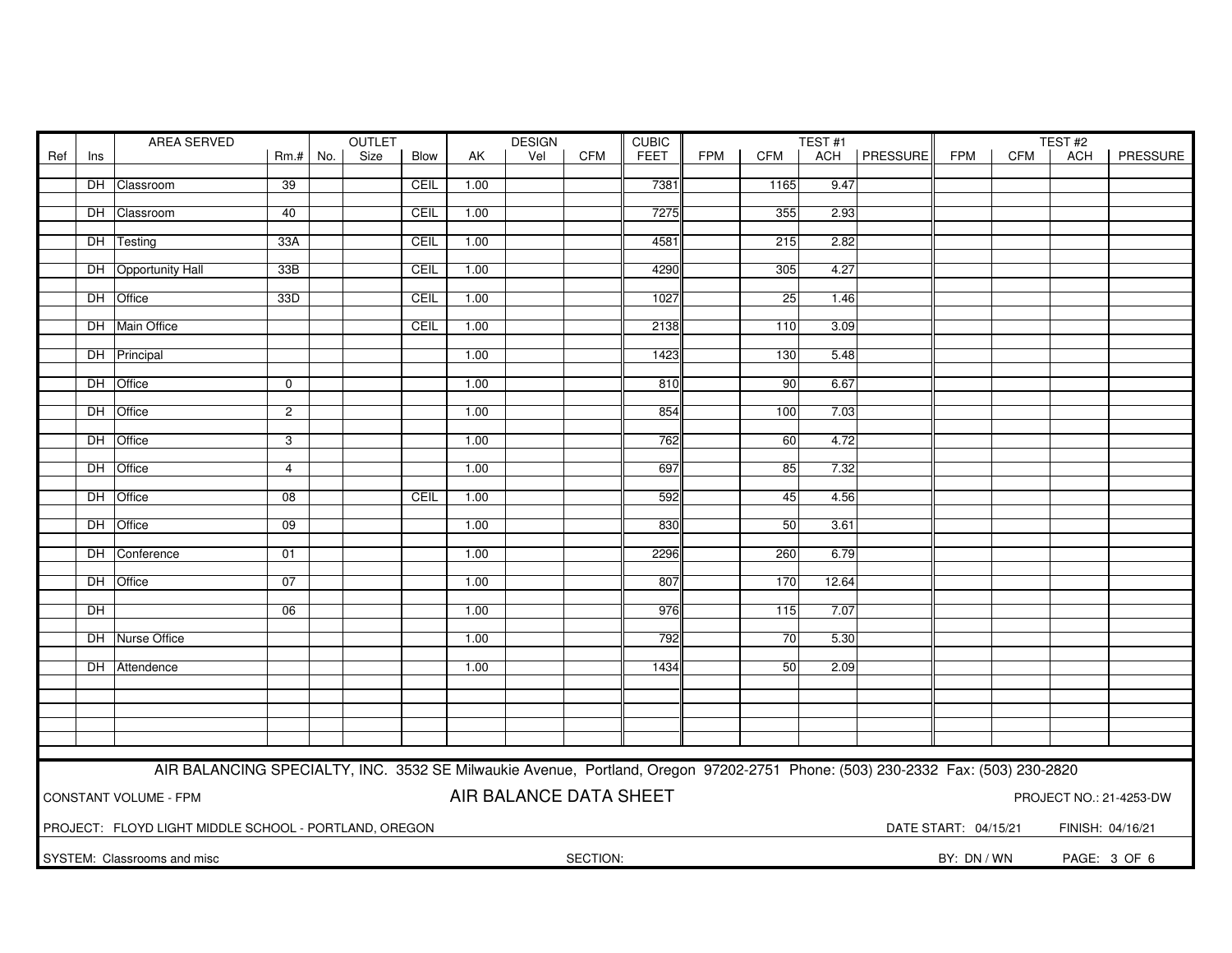| AREA SERVED<br>OUTLET |     |                                                                                                                               |            |          | <b>DESIGN</b><br><b>CUBIC</b> |       |                        |            |        | TEST#1     |      |       |          | TEST#2               |     |                  |                         |
|-----------------------|-----|-------------------------------------------------------------------------------------------------------------------------------|------------|----------|-------------------------------|-------|------------------------|------------|--------|------------|------|-------|----------|----------------------|-----|------------------|-------------------------|
| Ref                   | Ins |                                                                                                                               | $Rm.+$ No. | Size     | Blow                          | AK    | Vel                    | <b>CFM</b> | FEET   | <b>FPM</b> | CFM  | ACH   | PRESSURE | <b>FPM</b>           | CFM | <b>ACH</b>       | PRESSURE                |
|                       |     |                                                                                                                               |            |          |                               |       |                        |            |        |            |      |       |          |                      |     |                  |                         |
|                       |     | DH/DG Cafeterium                                                                                                              |            |          |                               | 1.00  |                        |            | 28531  |            | 8015 | 16.86 |          |                      |     |                  |                         |
|                       |     | DG Gym Filter                                                                                                                 |            | 25x20x18 |                               | 51.75 |                        |            | 337208 | 173        | 8953 | 1.59  |          |                      |     |                  |                         |
|                       |     |                                                                                                                               |            |          |                               |       |                        |            |        |            |      |       |          |                      |     |                  |                         |
|                       |     | DG Library                                                                                                                    |            | 36x12x4  |                               | 9.00  |                        |            | 29828  | 202        | 1818 | 3.66  |          |                      |     |                  |                         |
|                       |     |                                                                                                                               |            |          |                               |       |                        |            |        |            |      |       |          |                      |     |                  |                         |
|                       |     |                                                                                                                               |            |          |                               |       |                        |            |        |            |      |       |          |                      |     |                  |                         |
|                       |     |                                                                                                                               |            |          |                               |       |                        |            |        |            |      |       |          |                      |     |                  |                         |
|                       |     |                                                                                                                               |            |          |                               |       |                        |            |        |            |      |       |          |                      |     |                  |                         |
|                       |     |                                                                                                                               |            |          |                               |       |                        |            |        |            |      |       |          |                      |     |                  |                         |
|                       |     |                                                                                                                               |            |          |                               |       |                        |            |        |            |      |       |          |                      |     |                  |                         |
|                       |     |                                                                                                                               |            |          |                               |       |                        |            |        |            |      |       |          |                      |     |                  |                         |
|                       |     |                                                                                                                               |            |          |                               |       |                        |            |        |            |      |       |          |                      |     |                  |                         |
|                       |     |                                                                                                                               |            |          |                               |       |                        |            |        |            |      |       |          |                      |     |                  |                         |
|                       |     |                                                                                                                               |            |          |                               |       |                        |            |        |            |      |       |          |                      |     |                  |                         |
|                       |     |                                                                                                                               |            |          |                               |       |                        |            |        |            |      |       |          |                      |     |                  |                         |
|                       |     |                                                                                                                               |            |          |                               |       |                        |            |        |            |      |       |          |                      |     |                  |                         |
|                       |     |                                                                                                                               |            |          |                               |       |                        |            |        |            |      |       |          |                      |     |                  |                         |
|                       |     |                                                                                                                               |            |          |                               |       |                        |            |        |            |      |       |          |                      |     |                  |                         |
|                       |     |                                                                                                                               |            |          |                               |       |                        |            |        |            |      |       |          |                      |     |                  |                         |
|                       |     |                                                                                                                               |            |          |                               |       |                        |            |        |            |      |       |          |                      |     |                  |                         |
|                       |     |                                                                                                                               |            |          |                               |       |                        |            |        |            |      |       |          |                      |     |                  |                         |
|                       |     |                                                                                                                               |            |          |                               |       |                        |            |        |            |      |       |          |                      |     |                  |                         |
|                       |     |                                                                                                                               |            |          |                               |       |                        |            |        |            |      |       |          |                      |     |                  |                         |
|                       |     |                                                                                                                               |            |          |                               |       |                        |            |        |            |      |       |          |                      |     |                  |                         |
|                       |     |                                                                                                                               |            |          |                               |       |                        |            |        |            |      |       |          |                      |     |                  |                         |
|                       |     |                                                                                                                               |            |          |                               |       |                        |            |        |            |      |       |          |                      |     |                  |                         |
|                       |     |                                                                                                                               |            |          |                               |       |                        |            |        |            |      |       |          |                      |     |                  |                         |
|                       |     |                                                                                                                               |            |          |                               |       |                        |            |        |            |      |       |          |                      |     |                  |                         |
|                       |     |                                                                                                                               |            |          |                               |       |                        |            |        |            |      |       |          |                      |     |                  |                         |
|                       |     |                                                                                                                               |            |          |                               |       |                        |            |        |            |      |       |          |                      |     |                  |                         |
|                       |     |                                                                                                                               |            |          |                               |       |                        |            |        |            |      |       |          |                      |     |                  |                         |
|                       |     |                                                                                                                               |            |          |                               |       |                        |            |        |            |      |       |          |                      |     |                  |                         |
|                       |     |                                                                                                                               |            |          |                               |       |                        |            |        |            |      |       |          |                      |     |                  |                         |
|                       |     |                                                                                                                               |            |          |                               |       |                        |            |        |            |      |       |          |                      |     |                  |                         |
|                       |     | AIR BALANCING SPECIALTY, INC. 3532 SE Milwaukie Avenue, Portland, Oregon 97202-2751 Phone: (503) 230-2332 Fax: (503) 230-2820 |            |          |                               |       |                        |            |        |            |      |       |          |                      |     |                  |                         |
|                       |     | CONSTANT VOLUME - FPM                                                                                                         |            |          |                               |       | AIR BALANCE DATA SHEET |            |        |            |      |       |          |                      |     |                  | PROJECT NO.: 21-4253-DW |
|                       |     | PROJECT: FLOYD LIGHT MIDDLE SCHOOL - PORTLAND, OREGON                                                                         |            |          |                               |       |                        |            |        |            |      |       |          | DATE START: 04/15/21 |     | FINISH: 04/16/21 |                         |
|                       |     | SYSTEM: Cafeterium, Gym, Libray                                                                                               |            |          |                               |       |                        | SECTION:   |        |            |      |       |          | BY: DN / WN          |     | PAGE: 4 OF 6     |                         |
|                       |     |                                                                                                                               |            |          |                               |       |                        |            |        |            |      |       |          |                      |     |                  |                         |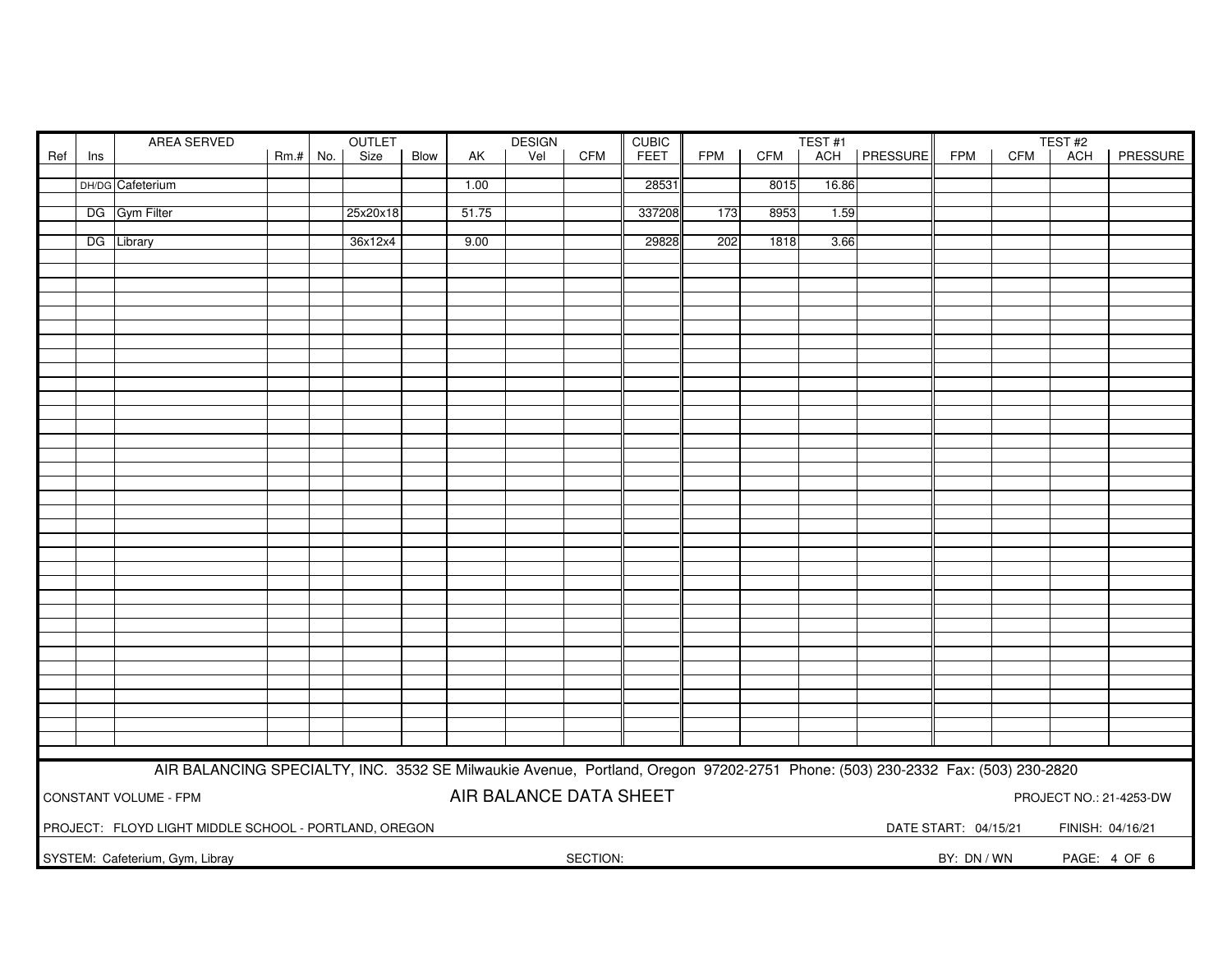|         |                                                                                                   | AREA SERVED                                                                                                                   |            |  | <b>OUTLET</b> |      | <b>CUBIC</b><br><b>DESIGN</b> |          |            |            |                 | TEST <sub>#1</sub>      |       |                 |             | TEST #2    |            |                 |
|---------|---------------------------------------------------------------------------------------------------|-------------------------------------------------------------------------------------------------------------------------------|------------|--|---------------|------|-------------------------------|----------|------------|------------|-----------------|-------------------------|-------|-----------------|-------------|------------|------------|-----------------|
| Ref     | Ins                                                                                               |                                                                                                                               | $Rm.+$ No. |  | Size          | Blow | AK                            | Vel      | <b>CFM</b> | FEET       | <b>FPM</b>      | CFM                     | ACH   | <b>PRESSURE</b> | <b>FPM</b>  | <b>CFM</b> | <b>ACH</b> | <b>PRESSURE</b> |
|         |                                                                                                   |                                                                                                                               |            |  |               |      |                               |          |            |            |                 |                         |       |                 |             |            |            |                 |
|         |                                                                                                   |                                                                                                                               |            |  |               |      |                               |          |            |            |                 |                         |       |                 |             |            |            |                 |
|         |                                                                                                   | DH Boys RR Gym Supply                                                                                                         |            |  |               |      | 1.00                          |          |            | 965        |                 | 80                      | 4.97  |                 |             |            |            |                 |
|         |                                                                                                   | DH Boys RR Gym Exhaust                                                                                                        |            |  |               |      | 1.00                          |          |            | 965        |                 | 100                     | 6.22  |                 |             |            |            |                 |
|         |                                                                                                   |                                                                                                                               |            |  |               |      |                               |          |            |            |                 |                         |       |                 |             |            |            |                 |
|         |                                                                                                   | <b>DH</b> Boys Shower Exhaust                                                                                                 |            |  |               |      | 1.00                          |          |            | 1988       |                 | 1250                    | 37.73 |                 |             |            |            |                 |
|         |                                                                                                   |                                                                                                                               |            |  |               |      |                               |          |            |            |                 |                         |       |                 |             |            |            |                 |
|         |                                                                                                   | DH Boys Locker                                                                                                                |            |  |               |      | 5.63                          |          |            | 10409      | $\overline{28}$ | 158                     | 0.91  |                 |             |            |            |                 |
|         |                                                                                                   |                                                                                                                               |            |  |               |      |                               |          |            |            |                 |                         |       |                 |             |            |            |                 |
|         |                                                                                                   | DH Boys Locker Office                                                                                                         |            |  |               |      | 1.00                          |          |            | 617        |                 | 470                     | 45.71 |                 |             |            |            |                 |
|         |                                                                                                   | DH Girls RR Gym Supply                                                                                                        |            |  |               |      | 1.00                          |          |            | 862        |                 | 125                     | 8.70  |                 |             |            |            |                 |
|         |                                                                                                   | DH Girls RR Gym Exhaust                                                                                                       |            |  |               |      | 1.00                          |          |            | 862        |                 | 80                      | 5.57  |                 |             |            |            |                 |
|         |                                                                                                   |                                                                                                                               |            |  |               |      |                               |          |            |            |                 |                         |       |                 |             |            |            |                 |
|         |                                                                                                   | DH Girls Shower Exhaust                                                                                                       |            |  |               |      | 1.00                          |          |            | 1988       |                 | <b>DESKS IN THE WAY</b> |       |                 |             |            |            |                 |
|         |                                                                                                   |                                                                                                                               |            |  |               |      |                               |          |            |            |                 |                         |       |                 |             |            |            |                 |
|         |                                                                                                   | DH Girls Locker                                                                                                               |            |  | 36x10x3       |      | 5.63                          |          |            | 10445      | 486             | 2736                    | 15.72 |                 |             |            |            |                 |
|         |                                                                                                   |                                                                                                                               |            |  |               |      |                               |          |            |            |                 |                         |       |                 |             |            |            |                 |
|         |                                                                                                   | DH Girls Locker Office                                                                                                        |            |  |               |      | 1.00                          |          |            | 633        |                 | 270                     | 25.59 |                 |             |            |            |                 |
|         |                                                                                                   |                                                                                                                               |            |  |               |      |                               |          |            |            |                 |                         |       |                 |             |            |            |                 |
|         |                                                                                                   | DH   Mens Exhaust (by office)                                                                                                 |            |  |               |      | 1.00                          |          |            | 153        |                 | 95                      | 37.25 |                 |             |            |            |                 |
|         |                                                                                                   |                                                                                                                               |            |  |               |      |                               |          |            |            |                 |                         |       |                 |             |            |            |                 |
|         |                                                                                                   | DH Faculty RR Supply (by office)                                                                                              |            |  |               |      | 1.00                          |          |            | 500        |                 | 90                      | 10.80 |                 |             |            |            |                 |
|         |                                                                                                   |                                                                                                                               |            |  |               |      |                               |          |            |            |                 |                         |       |                 |             |            |            |                 |
|         |                                                                                                   | DH Boys Supply (by office)                                                                                                    |            |  |               |      | 1.00                          |          |            | 2427       |                 | 305                     | 7.54  |                 |             |            |            |                 |
|         |                                                                                                   | DH Boys Exhaust (by office)                                                                                                   |            |  |               |      | 1.00                          |          |            | 2427       |                 | 55                      | 1.36  |                 |             |            |            |                 |
|         |                                                                                                   |                                                                                                                               |            |  |               |      |                               |          |            |            |                 |                         |       |                 |             |            |            |                 |
|         |                                                                                                   | DH Girls Supply (by rm 1)                                                                                                     |            |  |               |      | 1.00                          |          |            | 2482       |                 | 420                     | 10.15 |                 |             |            |            |                 |
|         |                                                                                                   | DH Girls Exhaust (by rm 1)                                                                                                    |            |  |               |      | 1.00                          |          |            | 2482       |                 | 45                      | 1.09  |                 |             |            |            |                 |
|         |                                                                                                   |                                                                                                                               |            |  |               |      |                               |          |            |            |                 |                         |       |                 |             |            |            |                 |
|         |                                                                                                   | DH RR Supply (by rm 23)                                                                                                       |            |  |               |      | 1.00<br>1.00                  |          |            | 341<br>341 |                 | 50                      | 8.80  |                 |             |            |            |                 |
|         |                                                                                                   | DH RR Exhaust (by rm 23)                                                                                                      |            |  |               |      |                               |          |            |            |                 | 25                      | 4.40  |                 |             |            |            |                 |
|         |                                                                                                   | DH Faculty Women Supply (by rm 23)                                                                                            |            |  |               |      | 1.00                          |          |            | 341        |                 | $\overline{35}$         | 6.16  |                 |             |            |            |                 |
|         |                                                                                                   | DH Faculty Women Exhaust (by rm 23)                                                                                           |            |  |               |      | 1.00                          |          |            | 341        |                 | $\Omega$                | 0.00  |                 |             |            |            |                 |
|         |                                                                                                   |                                                                                                                               |            |  |               |      |                               |          |            |            |                 |                         |       |                 |             |            |            |                 |
|         |                                                                                                   | DH Girls Supply (by rm 24)                                                                                                    |            |  |               |      | 1.00                          |          |            | 2279       |                 | 345                     | 9.08  |                 |             |            |            |                 |
|         |                                                                                                   | DH Girls Exhaust (by rm 24)                                                                                                   |            |  |               |      | 1.00                          |          |            | 2279       |                 | 60                      | 1.58  |                 |             |            |            |                 |
|         |                                                                                                   |                                                                                                                               |            |  |               |      |                               |          |            |            |                 |                         |       |                 |             |            |            |                 |
|         |                                                                                                   |                                                                                                                               |            |  |               |      |                               |          |            |            |                 |                         |       |                 |             |            |            |                 |
|         |                                                                                                   |                                                                                                                               |            |  |               |      |                               |          |            |            |                 |                         |       |                 |             |            |            |                 |
|         |                                                                                                   | AIR BALANCING SPECIALTY, INC. 3532 SE Milwaukie Avenue, Portland, Oregon 97202-2751 Phone: (503) 230-2332 Fax: (503) 230-2820 |            |  |               |      |                               |          |            |            |                 |                         |       |                 |             |            |            |                 |
|         |                                                                                                   |                                                                                                                               |            |  |               |      |                               |          |            |            |                 |                         |       |                 |             |            |            |                 |
|         | AIR BALANCE DATA SHEET<br><b>CONSTANT VOLUME - FPM</b><br>PROJECT NO.: 21-4253-DW                 |                                                                                                                               |            |  |               |      |                               |          |            |            |                 |                         |       |                 |             |            |            |                 |
|         |                                                                                                   |                                                                                                                               |            |  |               |      |                               |          |            |            |                 |                         |       |                 |             |            |            |                 |
|         | PROJECT: FLOYD LIGHT MIDDLE SCHOOL - PORTLAND, OREGON<br>DATE START: 04/15/21<br>FINISH: 04/16/21 |                                                                                                                               |            |  |               |      |                               |          |            |            |                 |                         |       |                 |             |            |            |                 |
|         |                                                                                                   |                                                                                                                               |            |  |               |      |                               |          |            |            |                 |                         |       |                 |             |            |            |                 |
| SYSTEM: |                                                                                                   | Exhaust                                                                                                                       |            |  |               |      |                               | SECTION: |            |            |                 |                         |       |                 | BY: DN / WN |            |            | PAGE: 5 OF 6    |
|         |                                                                                                   |                                                                                                                               |            |  |               |      |                               |          |            |            |                 |                         |       |                 |             |            |            |                 |